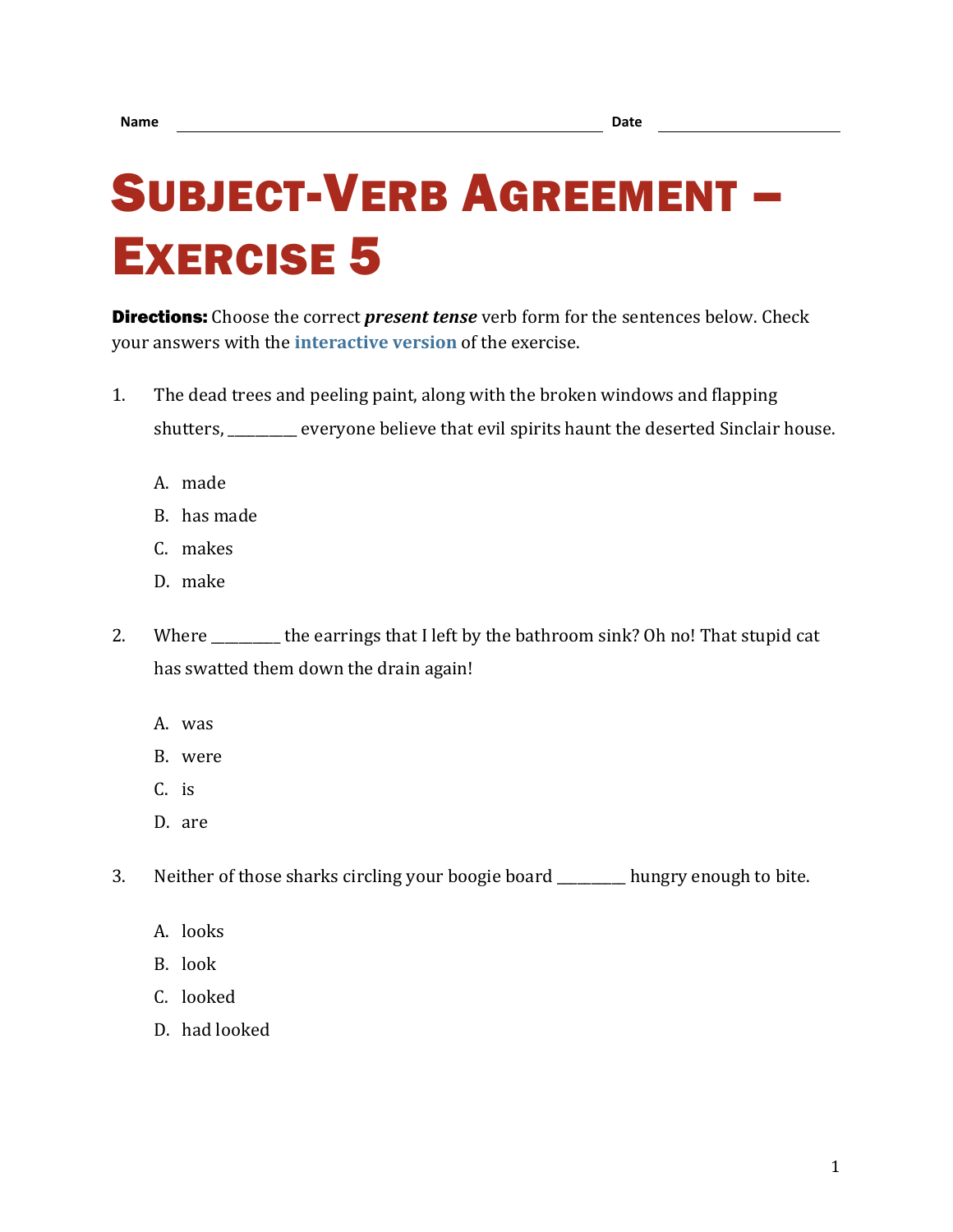- 4. One hundred and fifty gallons \_\_\_\_\_\_\_\_\_\_ the amount of liquid the average living room rug can absorb. Rachel discovered this fact after taking a long shower when the curtain wasn't tucked inside the tub.
	- A. is
	- B. are
	- C. was
	- D. were
- 5. Agnes never loses a single possession. Everyone knows what belongs to her, for each pen, pencil, and paperclip \_\_\_\_\_\_\_\_\_\_ a tiny flag attached with Agnes' full name on it.
	- A. will have
	- B. has
	- C. have
	- D. had
- 6. Asteroids and comets slamming into Earth \_\_\_\_\_\_\_\_\_\_ Marge; she tries to remain under the protective cover of her roof as much as possible.
	- A. worries
	- B. worry
	- C. worried
	- D. used to worry
- 7. Someone—perhaps Emmanuel or Paul—\_\_\_\_\_\_\_\_ the right wine to serve with earthworm lasagna.
	- A. knew
	- B. will know
	- C. knows
	- D. know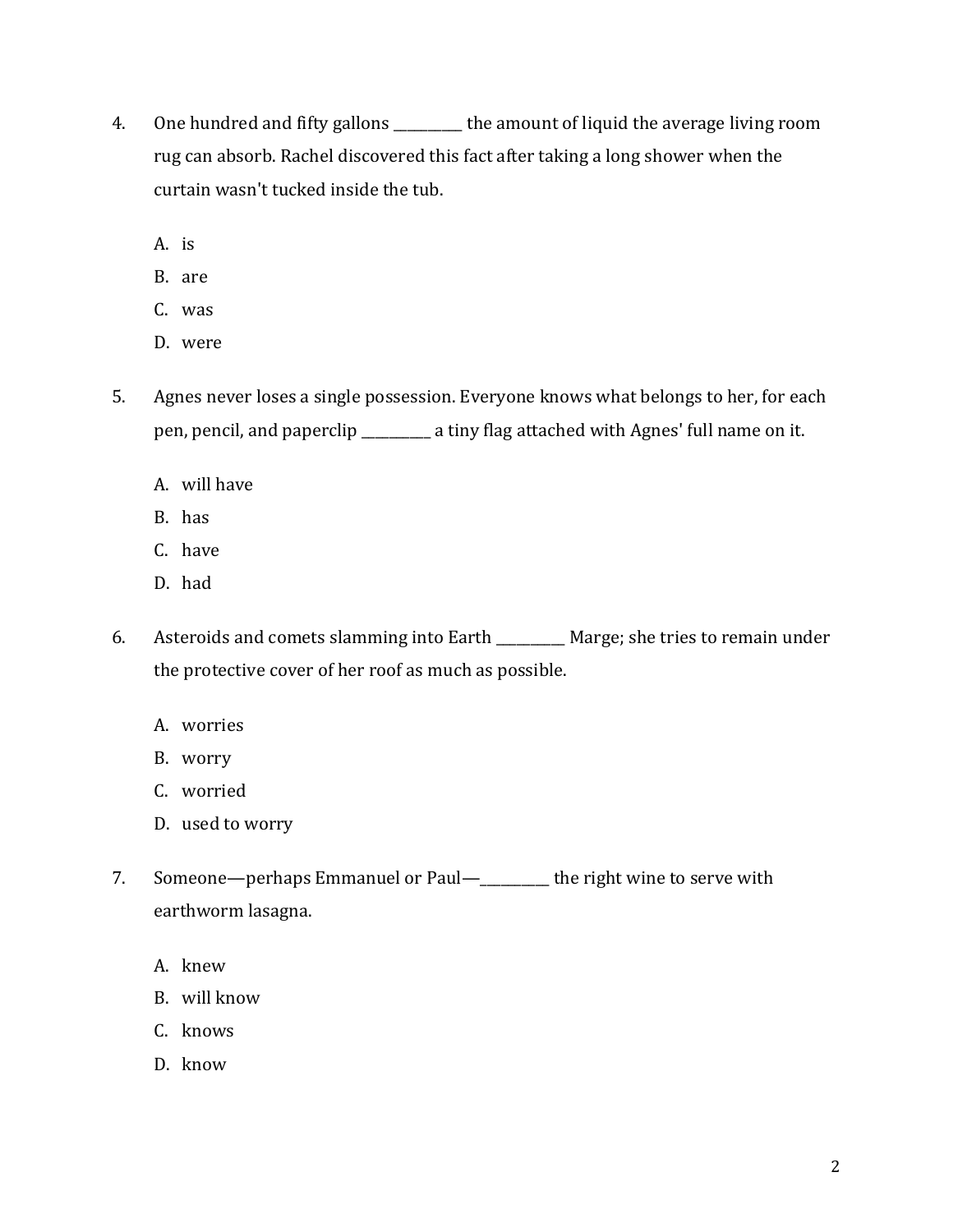8. These scissors \_\_\_\_\_\_\_\_\_\_ so dull that I'm not sure you could slice butter with them!

- A. is
- B. are
- C. has been
- D. had been
- 9. Physics \_\_\_\_\_\_\_\_ proven to be Jerry's easiest subject this semester. He brings Carol, the lab assistant, an oatmeal-raisin cookie, and, as his reward, she finishes his report.
	- A. has
	- B. have
	- C. had
	- D. will have
- 10. The good jewelry Dad gave Sara for graduation \_\_\_\_\_\_\_\_\_\_ more than the cheap leather wallet that David got as his reward for finishing high school.
	- A. costs
	- B. cost
	- C. will cost
	- D. had cost
- 11. At Wendy's Washateria, all of the dryers \_\_\_\_\_\_\_\_\_ six quarters before spinning wet clothes dry.
	- A. gobbles
	- B. gobble
	- C. gobbled
	- D. will gobble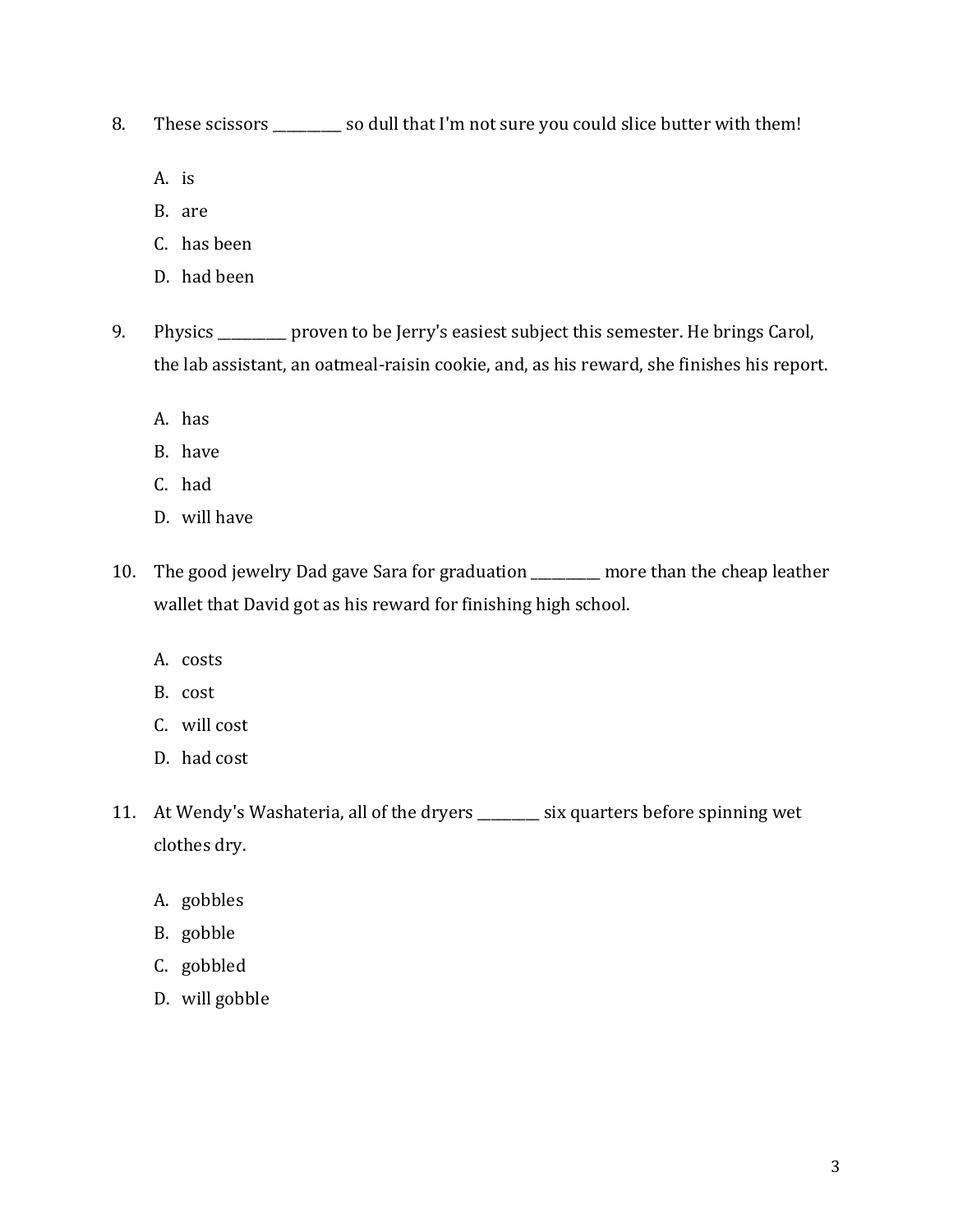- 12. At Wendy's Washateria, each of the industrial washing machines \_\_\_\_\_\_\_\_\_ so forcefully during the spin cycle that new patrons dash outside, convinced that an earthquake is shaking the building.
	- A. rocks
	- B. rock
	- C. rocked
	- D. will rock
- 13. Everyone at Wendy's Washateria, even Myra and old Mrs. Webster, \_\_\_\_\_\_\_\_\_\_ that she could afford her own washer and dryer at home.
	- A. wished
	- B. have wished
	- C. wish
	- D. wishes
- 14. Every cereal bowl and casserole dish \_\_\_\_\_\_\_\_\_ slipped out of Sheila's soapy hands and shattered on the hard tile of the kitchen floor. Sheila really needs to buy a dishwasher.
	- A. has
	- B. have
	- C. will have
	- D. had
- 15. Not only fat caterpillars but also my neighbor's rabbits \_\_\_\_\_\_\_\_\_\_ chewed my poor tomato plants to leafless nubs.
	- A. has
	- B. have
	- C. will have
	- D. had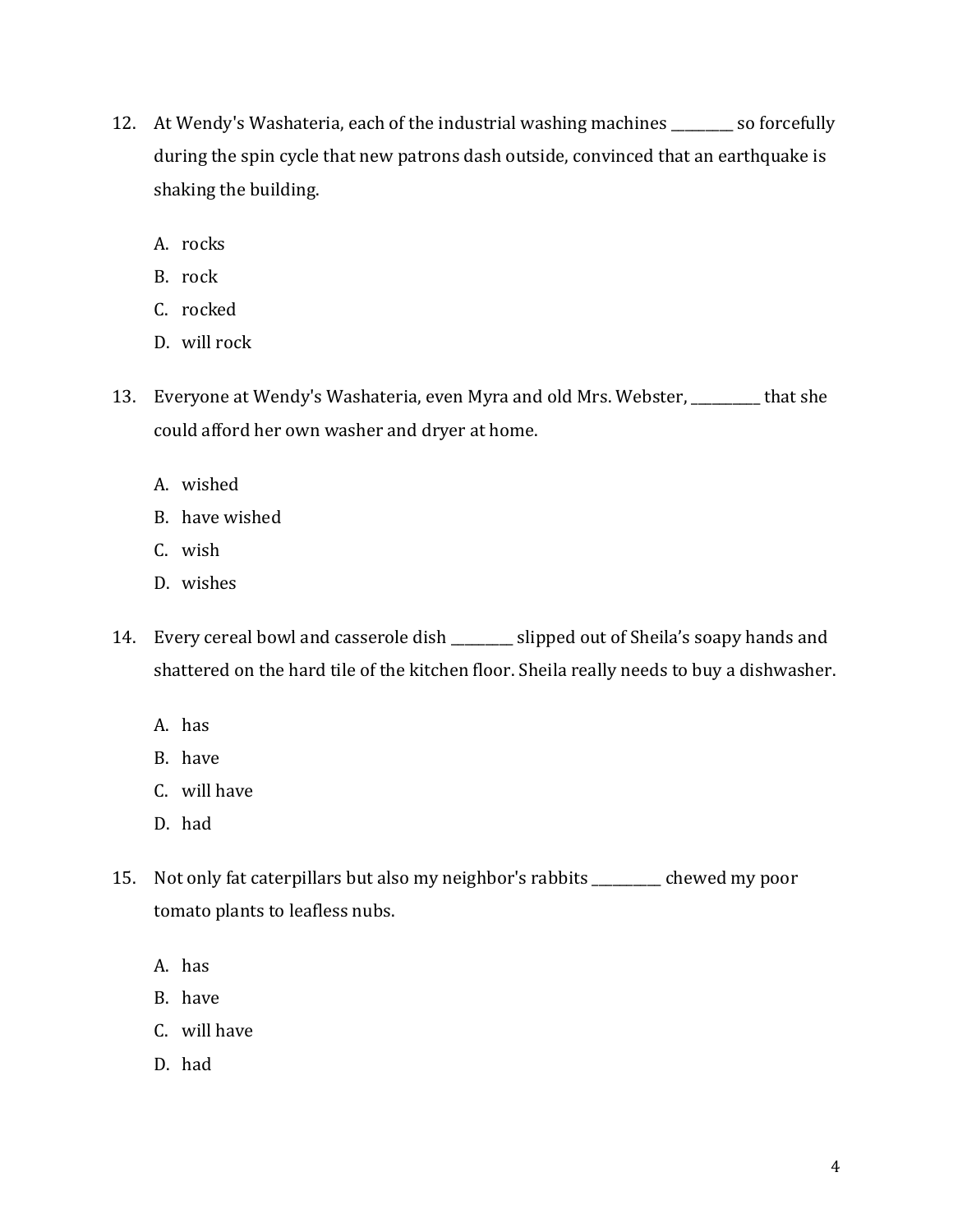- 16. Two cups of sliced jalapeno peppers \_\_\_\_\_\_\_\_\_\_\_ extreme for a single batch of burrito filling, but that's the amount in Felipe's recipe.
	- A. seemed
	- B. had seemed
	- C. seems
	- D. seem
- 17. Even after winning the away game, the girl's basketball team \_\_\_\_\_\_\_\_\_\_ gloomy because Coach Cox will insist that the players return to their hotel rooms to study for next week's classes.
	- A. is
	- B. are
	- C. was
	- D. were

18. Either *The Matrix* or *Aliens* \_\_\_\_\_\_\_\_\_\_\_ Sam's favorite science-fiction movie.

- A. was
- B. were
- C. is
- D. are
- 19. The eight slots on Pam's extra large toaster \_\_\_\_\_\_\_\_\_\_ that no one has to fight over frozen waffles during breakfast.
	- A. meant
	- B. will mean
	- C. means
	- D. mean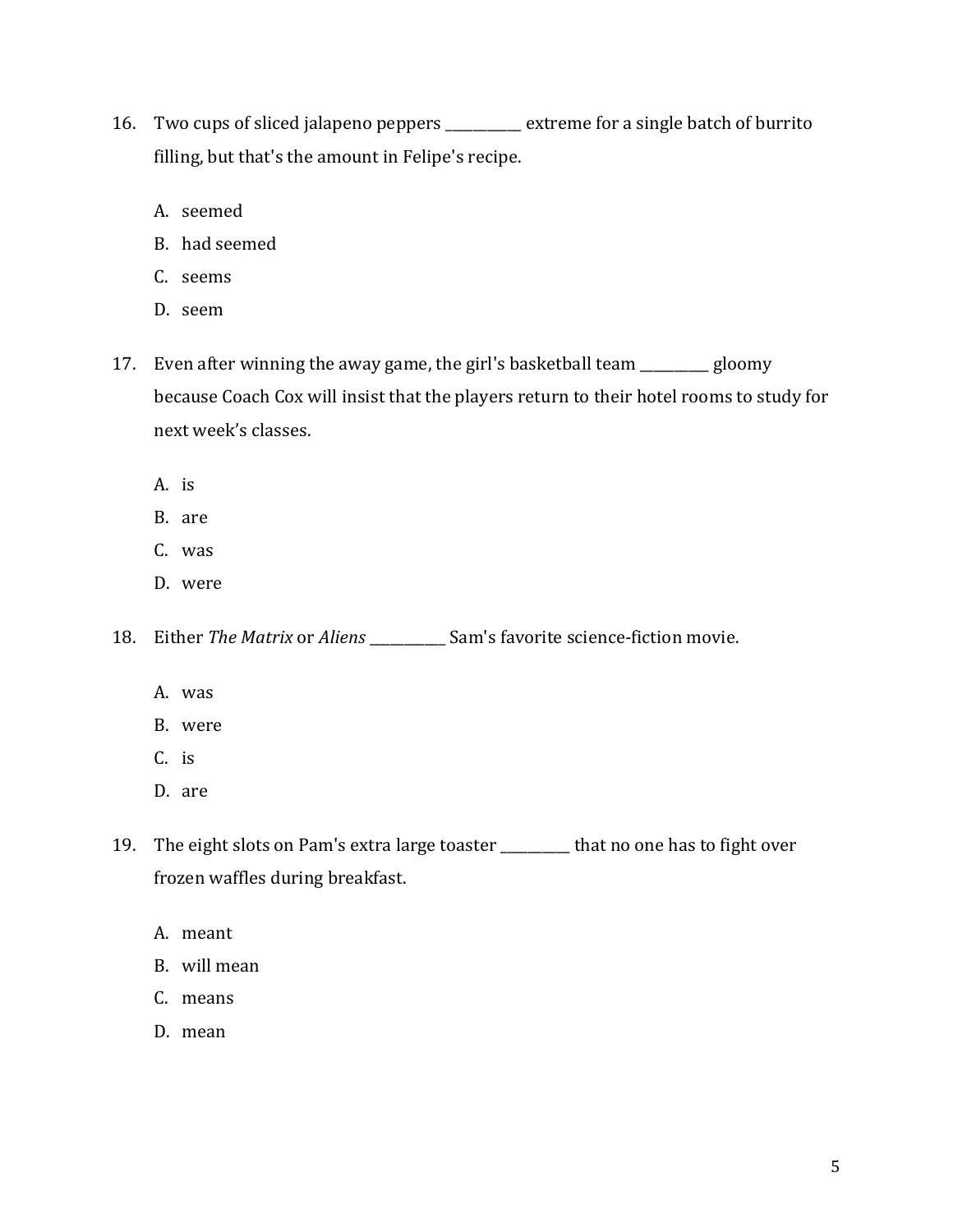- 20. "Here \_\_\_\_\_\_\_\_\_\_ the box of broken appliances that you promised to repair," Bob reminded Sue, his wife.
	- A. is
	- B. are
	- C. will be
	- D. have been
- 21. Statistics \_\_\_\_\_\_\_\_\_ become Matt's favorite subject because for fifty minutes three times a week he gets to study the beautiful curls on the back of Betty's head.
	- A. has
	- B. have
	- C. had
	- D. will have
- 22. Elton's newest pair of eyeglasses \_\_\_\_\_\_\_ corrected his vision so well that this young man clearly sees the lovely Miranda sneering at his nerdy appearance.
	- A. have
	- B. had
	- C. has
	- D. will have
- 23. The class \_\_\_\_\_\_\_\_ about the solution to the stuffy condition of the room; ten students want to open the window, but the others remember the flood of frightened cockroaches that poured in the last time Mr. Frampton released the window from the frame.
	- A. disagrees
	- B. disagree
	- C. disagreed
	- D. will continue to disagree